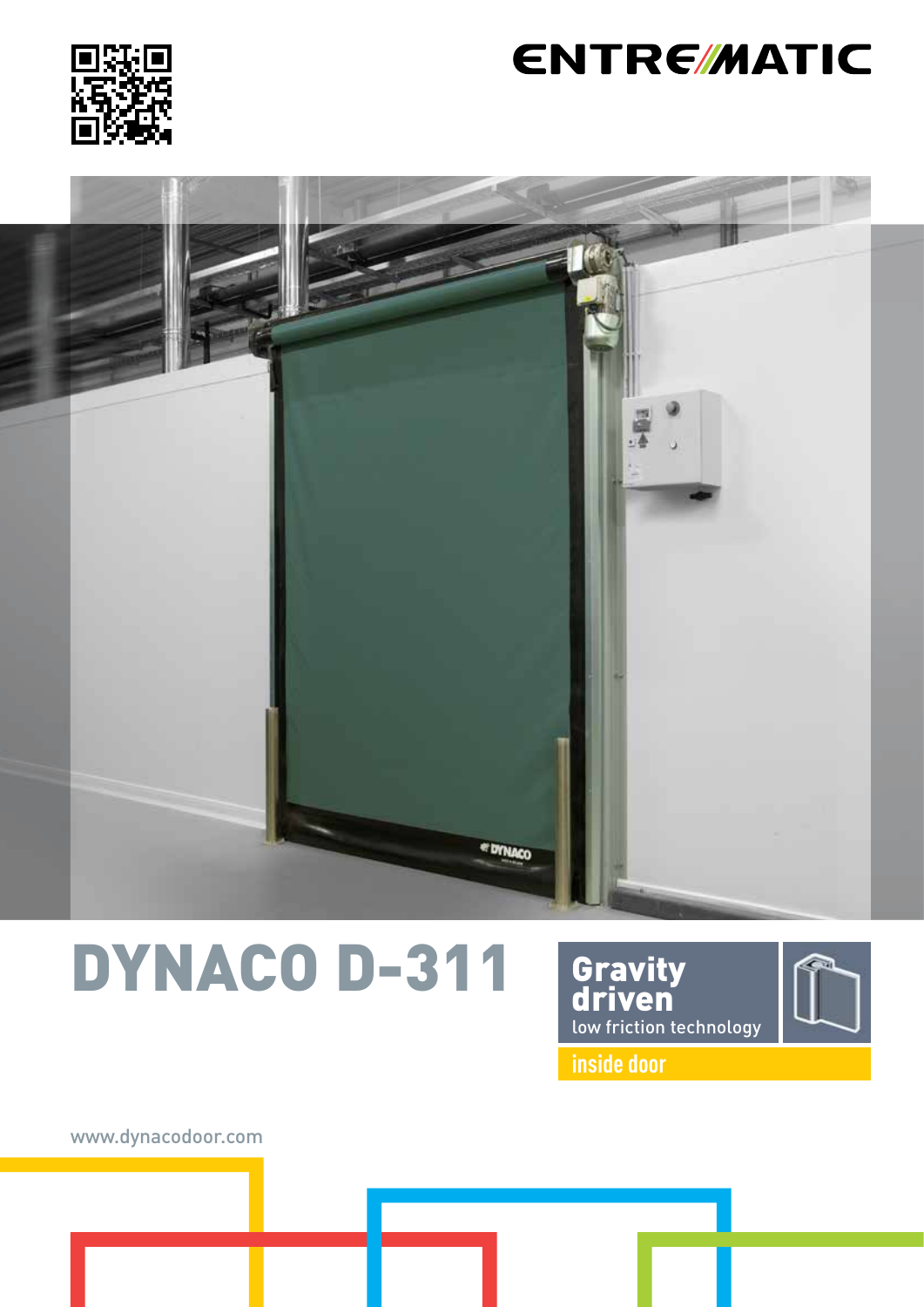# DYNACO D-311

The Dynaco D-311 LF is designed for inside applications. It requires little space and protects your environment against drafts, humidity, dust and dirt. Operating speed and superior sealing properties improve your traffic flows and provide employee comfort, environmental control and savings on energy costs.

The patented «LF» (Low Friction) technology, combined with a frequency inverter driven motor, assures a smooth operation.

- **DEEDING SPEED:** Up to 2,0 m/s.
- SUPERIOR SEAL: The patented side guides and «BEAD» technology allow energy savings.
- CRASH FORGIVING AND SELF-REINSERTING WITHOUT INTERVENTION:

The curtain automatically reinserts itself when dislodged. No repair costs, no production down time.

- **USER SAFETY:** Flexible curtain without rigid elements.
- COMFORT OF USE:

DYNACO wireless detector at the bottom.

**ADVANCED DRIVE:** 

Frequency driven motor and encoder for smooth operation and reliability. Wearable elements are reduced to a minimum.

- **B** DYNALOGIC CONTROL BOX: User-friendly control box with self-diagnosis.
- CONFORM TO EN13241-1



Printable curtain Low friction side guide

Covers: folded steel 65 x 53 x 1 mm (option)

Structure folded steel 37 x 52 x 3 mm

Side guide in polyethylene within a C-shaped rail in steel

Lateral retainIng strap "BEAD"

Curtain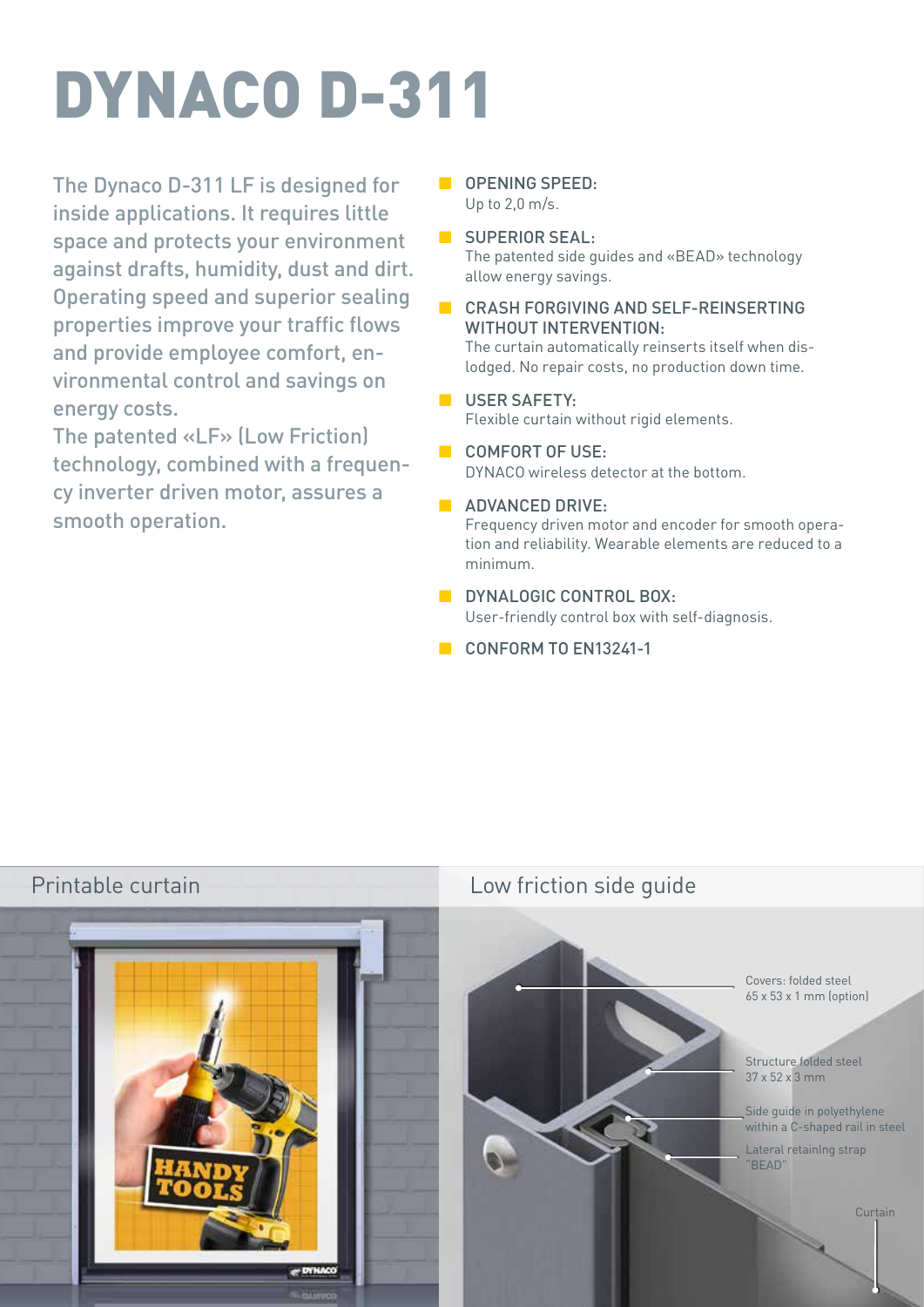### Gravity driven low friction technology

**porte intérieure**



| <b>CHARACTERISTICS</b> |  |  |
|------------------------|--|--|
|                        |  |  |

**EN13241-1 STANDARDS**

**Water**

**Wind**

**Mechanical**

**Unintended**

**Thermal**

**Performance**

\* Interior applications only \*\* Valid for a door of 3500 x 3500mm

**Standard Ref. Test acc. Results**

**permeability** EN 12425 EN 12489 Class 2

**Wind load** EN 12424 EN 12444 Class 1\*

**permeability** EN 12426 EN 12427 Class 1<sup>\*\*</sup>

**Safe openings** EN 12453 EN 12445 Pass

**resistance** EN 12604 EN 12605 Pass

**unintended** EN 12604 EN 12605 Pass

**(cycles)** EN 12604 EN 12605 1.000.000

 $\begin{array}{|c|c|c|c|}\n \hline\n \textbf{thermal} & \textbf{EN 12428} \\
\textbf{transmittance} & \textbf{EN 12428}\n \end{array}$ 

| W 4.000 mm x H 4.000 mm                                                                                                                                                              |  |  |
|--------------------------------------------------------------------------------------------------------------------------------------------------------------------------------------|--|--|
| up to $1,2$ m/s (optional $2,0$ m/s)<br>$0.5$ m/s                                                                                                                                    |  |  |
| Folded steel 37 x 52 x 3 mm.<br>galvanised before cutting and folding.<br>Option: stainless steel                                                                                    |  |  |
| Steel - Ø 102 x 2 mm.                                                                                                                                                                |  |  |
| Reinforced polyethylene (PE-UHMW1000)                                                                                                                                                |  |  |
| 2 poles, without brake.<br>Power 0.75 kW.<br>IP rating: IP 65                                                                                                                        |  |  |
| DYNALOGIC provided with: Circuit breaker,<br>general divider, adjustable timer, push button for<br>opening and reset and emergency stop.<br>IP rating: IP 54.<br>Frequency inverter. |  |  |
| Infrared barrier: 300 mm from the floor.<br>Wireless DYNACO detector (WDD)<br>DBD: correct unwinding detector                                                                        |  |  |
| Single phase 230 V - 14 A.<br>Frequency: 50-60 Hz                                                                                                                                    |  |  |
| $+5$ °C up to $+40$ °C                                                                                                                                                               |  |  |
| Yellow RAL1003<br>Green RAL6005<br>Orange RAL2004<br><b>RAL7035</b><br>Grey<br><b>RAL3000</b><br>White RAI 9010<br>Red<br>Black RAL9005<br><b>RAL5002</b><br><b>Blue</b>             |  |  |
|                                                                                                                                                                                      |  |  |

Reintroduction block<sup>PT</sup>



 $6.02 W/m<sup>2</sup>K$